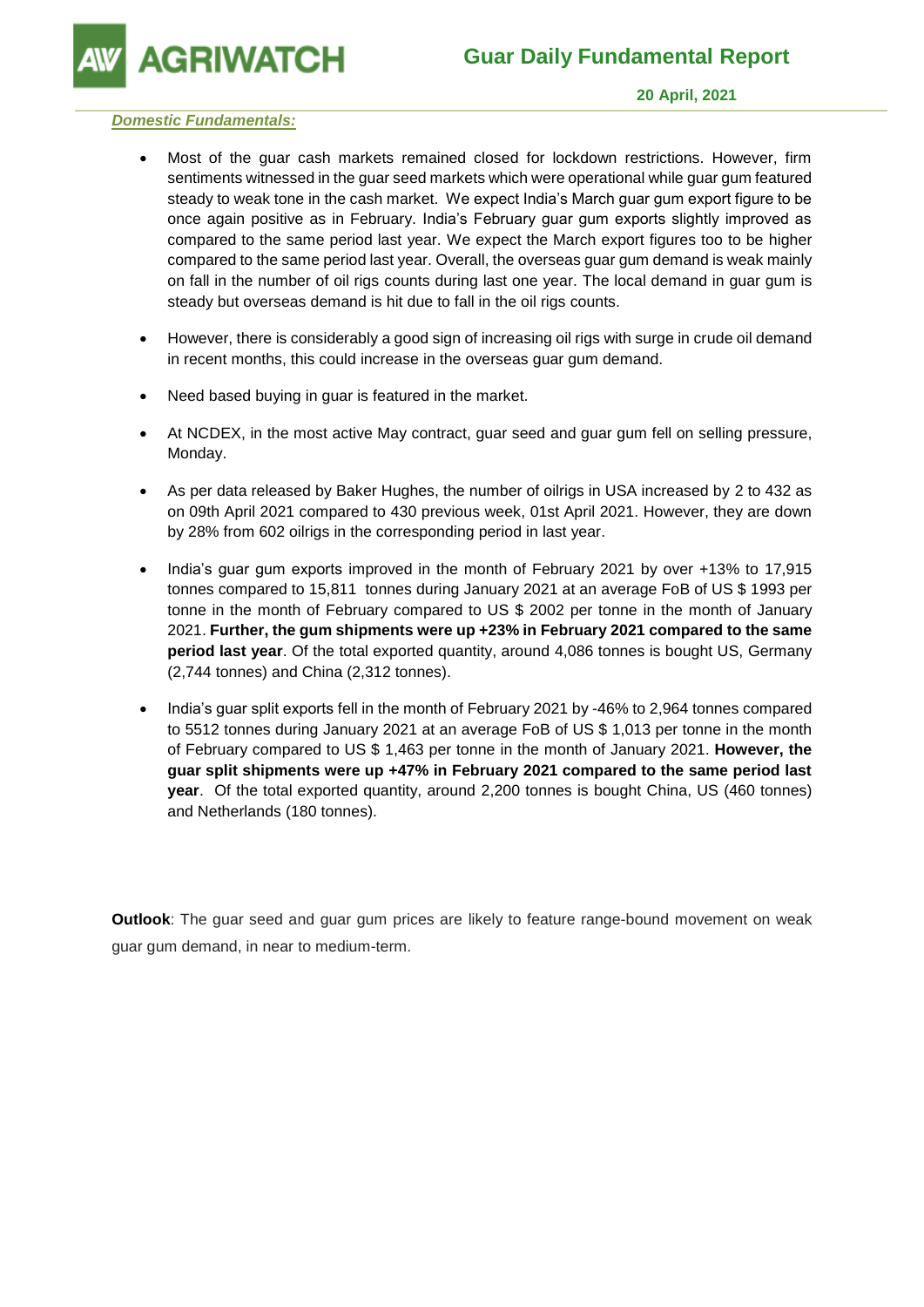**AGRIWATCH AW** 

 **20 April, 2021** 

| <b>Guar Seed</b>              |     |      |      |      |      |       |                                             |                |              |
|-------------------------------|-----|------|------|------|------|-------|---------------------------------------------|----------------|--------------|
| <b>Contract</b> $+/-$ \$ Open |     |      |      |      |      |       | High Low Close Volume Vol.<br><u>Change</u> | O <sub>1</sub> | ΟI<br>Change |
| Apr-21                        | 37  | 4051 | 4151 | 3995 | 4030 | 665   | -24.280                                     | 730            | $-32505$     |
| $May-21$                      | -20 | 4100 | 4178 | 4057 | 4109 | 23710 | 3,770                                       | 55430          | 26090        |

| <b>Guar Gum</b> |          |      |      |      |       |        |                |       |        |
|-----------------|----------|------|------|------|-------|--------|----------------|-------|--------|
| <b>Contract</b> | $+/-$ \$ | Open | High | Low  | Close | Volume | Vol.<br>Change | OI    | Change |
| Apr-21          |          | 6325 | 6400 | 6250 | 6325  |        | -14060         | 90    | -18145 |
| $May-21$        | -50      | 6390 | 6449 | 6250 | 6340  | 10865  | $-1665$        | 48915 | 13025  |

| <b>Guar Seed Stock Position &amp; EDD:</b> |              |                   |           |            |  |  |  |
|--------------------------------------------|--------------|-------------------|-----------|------------|--|--|--|
|                                            | <b>Demat</b> | <b>In-Process</b> | Total     | <b>EDD</b> |  |  |  |
| <b>Stocks</b>                              | 17-Apr-21    | 17-Apr-21         | 17-Apr-21 | 13-Apr-21  |  |  |  |
| <b>Bikaner</b>                             | 27927        |                   | 27927     | 8089       |  |  |  |
| Deesa                                      | 0            | 0                 | O         | O          |  |  |  |
| Sri Ganganagar                             | 3401         | 0                 | 3401      | 1576       |  |  |  |
| Jodhpur                                    | 1223         | 0                 | 1223      |            |  |  |  |
| <b>Nokha</b>                               | 0            | 0                 | 0         | 366        |  |  |  |

| <b>Guar Gum Stock Position &amp; EDD:</b> |              |                   |           |            |  |  |  |
|-------------------------------------------|--------------|-------------------|-----------|------------|--|--|--|
|                                           | <b>Demat</b> | <b>In-Process</b> | Total     | <b>EDD</b> |  |  |  |
| <b>Stocks</b>                             | 17-Apr-21    | 17-Apr-21         | 17-Apr-21 | 13-Apr-21  |  |  |  |
| Deesa                                     | 0            | 0                 | 0         | O          |  |  |  |
| <b>Bikaner</b>                            | 2411         | 74                | 2485      | 2057       |  |  |  |
| Jodhpur                                   | 10854        | 40                | 10894     | 2966       |  |  |  |
| <b>Nokha</b>                              | 3961         | 90                | 4051      | 1384       |  |  |  |
| Sri Ganganagar                            | 1942         | 0                 | 1942      | 2821       |  |  |  |

| <b>Churi and Korma Prices:</b> | 19-Apr-21      |                   |
|--------------------------------|----------------|-------------------|
| <b>Commodity</b>               | <b>Center</b>  | <b>Rs./75 kg.</b> |
| Churi                          | Jodhpur        | <b>NR</b>         |
| Korma                          | Jodhpur        | <b>NR</b>         |
| Churi                          | Sri Ganganagar | <b>NR</b>         |
| <b>Korma</b>                   | Sri Ganganagar | <b>NR</b>         |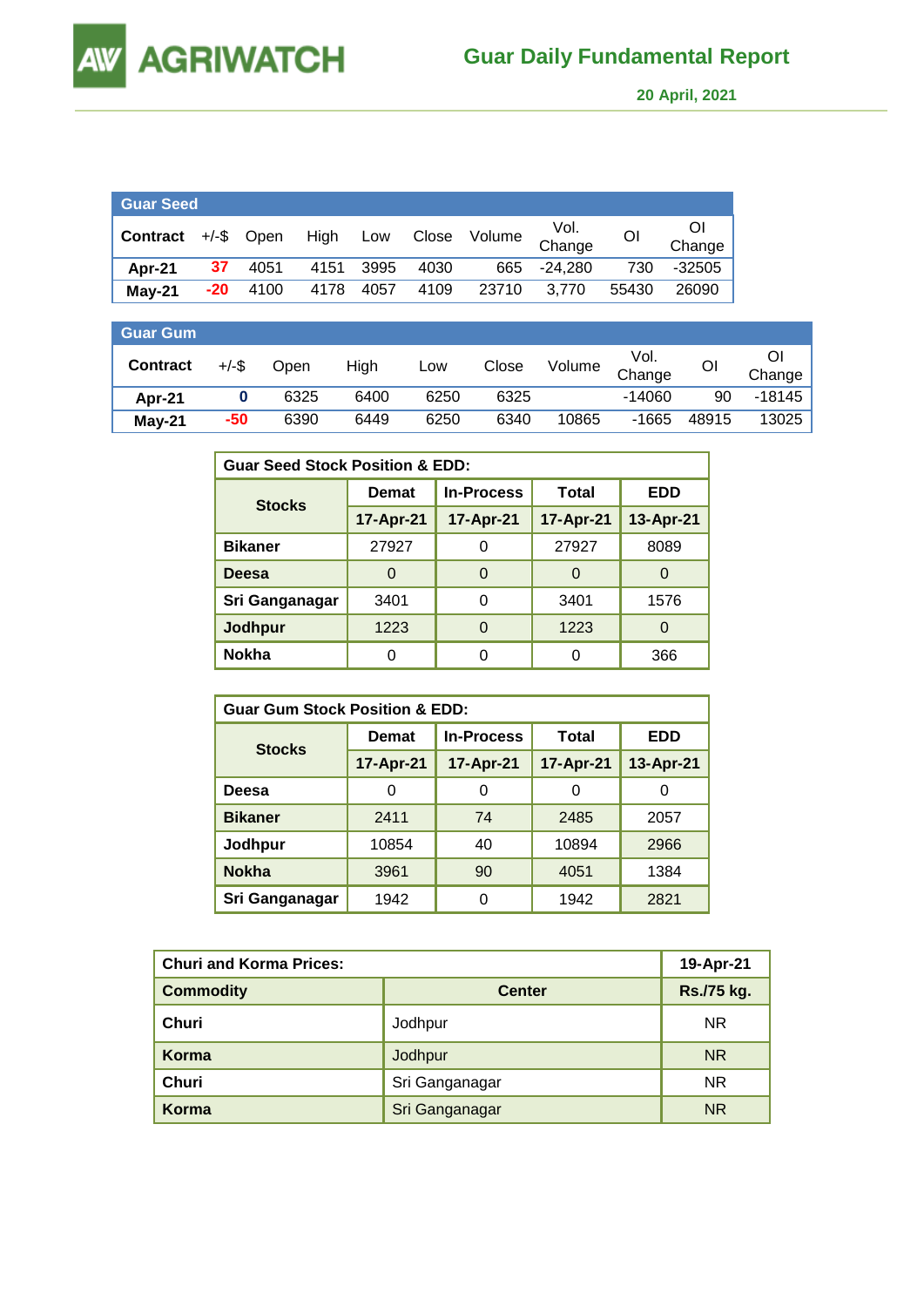



 **20 April, 2021** 

| <b>Guar Export Prices:</b>         | 19-Apr-21         | 19-Apr-21     |               |
|------------------------------------|-------------------|---------------|---------------|
|                                    | <b>Variety</b>    | Value (Rs/Kg) | Value (\$/MT) |
| <b>Guargum/Split (Mundra Port)</b> |                   | <b>NR</b>     | <b>NR</b>     |
|                                    | 200 Mesh 5000 CPS | <b>NR</b>     | NR.           |
| <b>Guargum Powder</b>              | 200 Mesh 3500 CPS | <b>NR</b>     | <b>NR</b>     |
|                                    | Meal $40%$        | <b>NR</b>     | <b>NR</b>     |
| <b>Guargum Meal</b>                | Meal $50%$        | <b>NR</b>     | <b>NR</b>     |

| <b>Guar Seed Prices at Key Spot Markets:</b> |                 |                           |           |                        |                          |  |  |  |
|----------------------------------------------|-----------------|---------------------------|-----------|------------------------|--------------------------|--|--|--|
| <b>Commodity</b>                             | <b>District</b> |                           |           | <b>Prices (Rs/Qtl)</b> |                          |  |  |  |
| <b>Guar Seed</b>                             |                 | <b>Centre</b>             | 19-Apr-21 | 17-Apr-21              | <b>Change</b>            |  |  |  |
|                                              | Jodhpur         | Jodhpur (Loose)           | 3800      | Closed                 | $\blacksquare$           |  |  |  |
|                                              |                 | Jodhpur(Delivery)         | 3990      | Closed                 |                          |  |  |  |
|                                              |                 | Sri-Ganganagar(Loose)     | <b>NR</b> | Closed                 | $\overline{\phantom{0}}$ |  |  |  |
|                                              |                 | Sri-Ganganagar (Delivery) | <b>NR</b> | Closed                 |                          |  |  |  |
|                                              | Sri-Ganganagar  | Rawla (Loose)             | <b>NR</b> | <b>NR</b>              | -                        |  |  |  |
|                                              |                 | Gharsana (Loose)          | <b>NA</b> | <b>NA</b>              | $\blacksquare$           |  |  |  |
|                                              |                 | Raisinghnagar (Loose)     | <b>NA</b> | <b>NA</b>              | Ξ.                       |  |  |  |
|                                              | <b>Bikaner</b>  | Bikaner (Loose)           | 3950      | Closed                 | $\blacksquare$           |  |  |  |
|                                              |                 | Bikaner (Delivery)        | 4148      | Closed                 | $\blacksquare$           |  |  |  |
|                                              |                 | Nokha(Loose)              | 3975      | Closed                 |                          |  |  |  |
| Rajasthan                                    |                 | Nokha (Delivery)          | 4174      | closed                 | $\blacksquare$           |  |  |  |
|                                              |                 | Khajuwala (Loose)         | <b>NA</b> | Closed                 | $\blacksquare$           |  |  |  |
|                                              |                 | Khajuwala (Delivery)      | <b>NA</b> | closed                 |                          |  |  |  |
|                                              |                 | Lunkaransar (Loose)       | 3950      | 3900                   | 50                       |  |  |  |
|                                              |                 | Hanumangarh (Loose)       | <b>NA</b> | Closed                 | $\overline{\phantom{0}}$ |  |  |  |
|                                              |                 | Hanumangarh (Delivery)    | <b>NA</b> | Closed                 | $\blacksquare$           |  |  |  |
|                                              | Hanumangarh     | Nohar (Loose)             | <b>NR</b> | <b>NR</b>              | $\blacksquare$           |  |  |  |
|                                              |                 | Pilibanga (Loose)         | <b>NA</b> | <b>NA</b>              |                          |  |  |  |
|                                              | <b>Nagaur</b>   | Nagaur (Loose)            | <b>NR</b> | Closed                 | $\blacksquare$           |  |  |  |
|                                              | Churu           | Churu (Delivery)          | <b>NA</b> | <b>NA</b>              | $\blacksquare$           |  |  |  |
|                                              | <b>Alwar</b>    | Alwar (Loose)             | <b>NR</b> | <b>NR</b>              | $\blacksquare$           |  |  |  |
|                                              |                 | Adampur (Loose)           | <b>NA</b> | <b>NA</b>              | $\blacksquare$           |  |  |  |
|                                              | <b>Hisar</b>    | Adampur (Delivery)        | <b>NA</b> | <b>NA</b>              | $\blacksquare$           |  |  |  |
| Haryana                                      |                 | Bhiwani (Delivery)        | 4150      | 4000                   | 150                      |  |  |  |
|                                              | <b>Bhiwani</b>  | Siwani (Loose)            | 4150      | 4070                   | 80                       |  |  |  |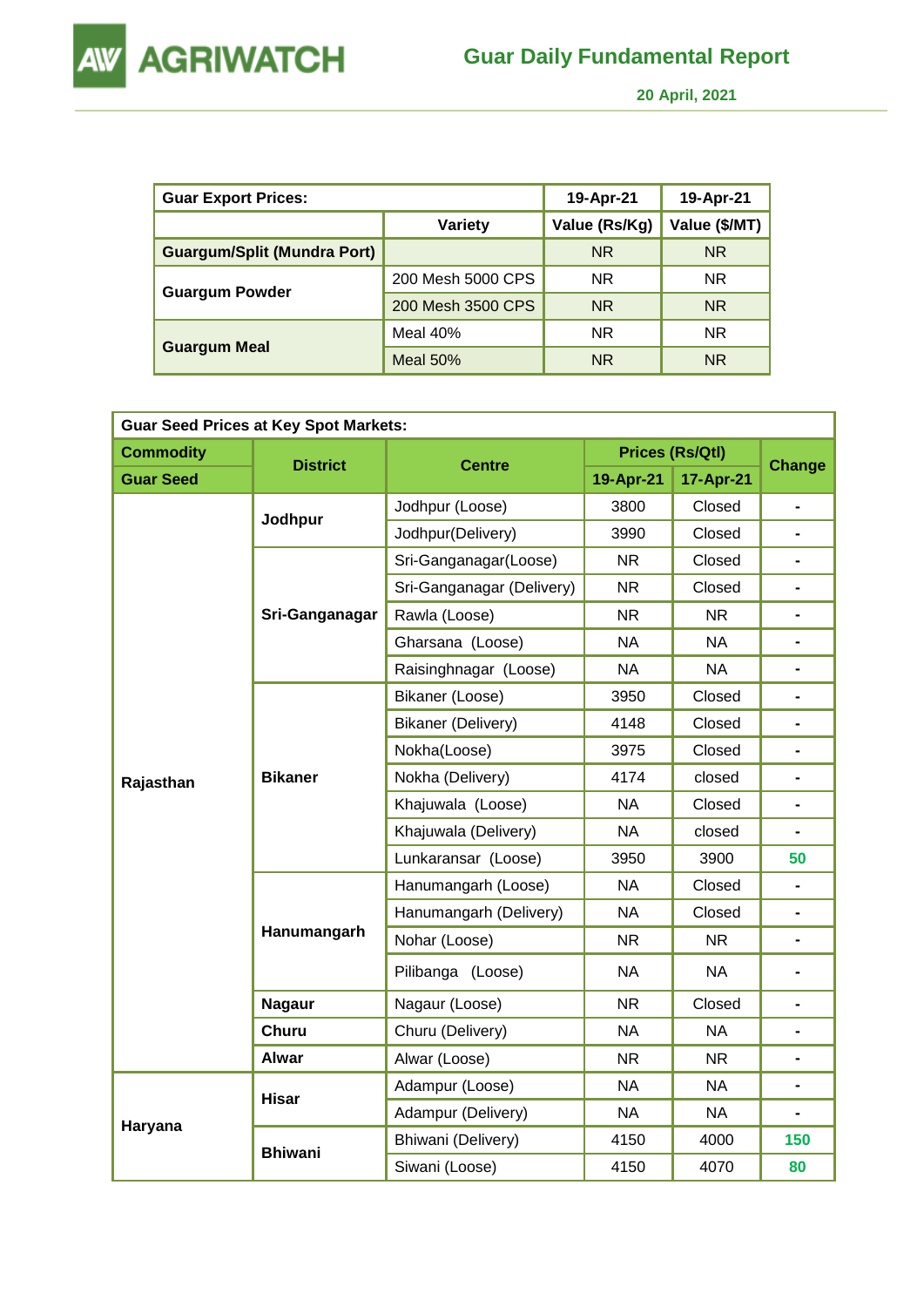

## **Guar Daily Fundamental Report**

| 20 April, 2021        |                    |                     |           |           |                |
|-----------------------|--------------------|---------------------|-----------|-----------|----------------|
|                       |                    | Sirsa (Loose)       | <b>NA</b> | 3800      | $\blacksquare$ |
|                       | <b>Sirsa</b>       | Dhabwali (Loose)    | <b>NA</b> | <b>NA</b> |                |
|                       |                    | Dhabwali (Delivery) | <b>NA</b> | NA        |                |
|                       |                    | Ellanabad (Loose)   | <b>NR</b> | <b>NR</b> |                |
|                       | <b>Fatehabad</b>   | Fatehabad (Loose)   | 3900      | 3900      | <b>Unch</b>    |
|                       | <b>Banaskantha</b> | Deesa (Loose)       | <b>NA</b> | <b>NA</b> | $\blacksquare$ |
|                       | Patan              | Patan (Loose)       | 3700      | 3750      | $-50$          |
| Gujarat               | Rajkot             | Rajkot (Loose)      | <b>NA</b> | <b>NA</b> |                |
|                       | Jamnagar           | Dhrol (Loose)       | <b>NA</b> | <b>NA</b> |                |
| <b>Madhya Pradesh</b> | <b>Gwalior</b>     | Dabra (Loose)       | NR.       | <b>NR</b> |                |
| <b>Guar Gum</b>       |                    |                     |           |           |                |
|                       | Jodhpur            | Jodhpur             | 6350      | Closed    | $\blacksquare$ |
| Rajasthan             | <b>Alwar</b>       | Alwar               | <b>NR</b> | <b>NR</b> | $\blacksquare$ |
|                       | Hanumangarh        | Nohar               | <b>NR</b> | <b>NR</b> | $\blacksquare$ |
|                       | <b>Bhiwani</b>     | <b>Bhiwani</b>      | 6370      | 6400      | $-30$          |
| Haryana               |                    | <b>Sirsa</b>        | 6300      | 6300      | <b>Unch</b>    |
|                       | <b>Sirsa</b>       | Dhabwali            | <b>NA</b> | <b>NA</b> |                |
|                       |                    | Ellanabad           | NR.       | NR.       | $\blacksquare$ |
|                       | <b>Fatehabad</b>   | Fatehabad           | 6400      | 6400      | <b>Unch</b>    |

| <b>Guar Seed Arrivals in Key Centers</b> |                 |                |                            |           |                |  |  |  |
|------------------------------------------|-----------------|----------------|----------------------------|-----------|----------------|--|--|--|
| <b>Commodity</b>                         | <b>District</b> | <b>Centre</b>  | <b>Arrivals (Quintals)</b> |           |                |  |  |  |
| <b>Guar Seed</b>                         |                 |                | 19-Apr-21                  | 17-Apr-21 | <b>Change</b>  |  |  |  |
|                                          | Jodhpur         | Jodhpur        | <b>NA</b>                  | Closed    | Ξ.             |  |  |  |
|                                          |                 | Sri-Ganganagar | <b>NR</b>                  | Closed    |                |  |  |  |
|                                          |                 | Rawla          | <b>NR</b>                  | <b>NR</b> |                |  |  |  |
|                                          | Sri-Ganganagar  | Gharsana       | <b>NA</b>                  | <b>NA</b> |                |  |  |  |
|                                          |                 | Raisinghnagar  | <b>NA</b>                  | <b>NA</b> |                |  |  |  |
|                                          | <b>Bikaner</b>  | <b>Bikaner</b> | 250                        | Closed    |                |  |  |  |
|                                          |                 | Nokha          | 600                        | Closed    |                |  |  |  |
| Rajasthan                                |                 | Khajuwala      | <b>NA</b>                  | Closed    |                |  |  |  |
|                                          |                 | Lunkaransar    | 1000                       | 100       | 900            |  |  |  |
|                                          |                 | Hanumangarh    | <b>NA</b>                  | Closed    |                |  |  |  |
|                                          | Hanumangarh     | Nohar          | <b>NR</b>                  | <b>NR</b> |                |  |  |  |
|                                          |                 | Pilibanga      | <b>NA</b>                  | <b>NA</b> |                |  |  |  |
|                                          | <b>Nagaur</b>   | Nagaur         | <b>NR</b>                  | Closed    | $\blacksquare$ |  |  |  |
|                                          | <b>Churu</b>    | Churu          | <b>NA</b>                  | <b>NA</b> | -              |  |  |  |
|                                          | <b>Alwar</b>    | Alwar          | <b>NR</b>                  | <b>NR</b> | -              |  |  |  |
| Haryana                                  | <b>Hisar</b>    | Adampur        | <b>NA</b>                  | <b>NA</b> |                |  |  |  |